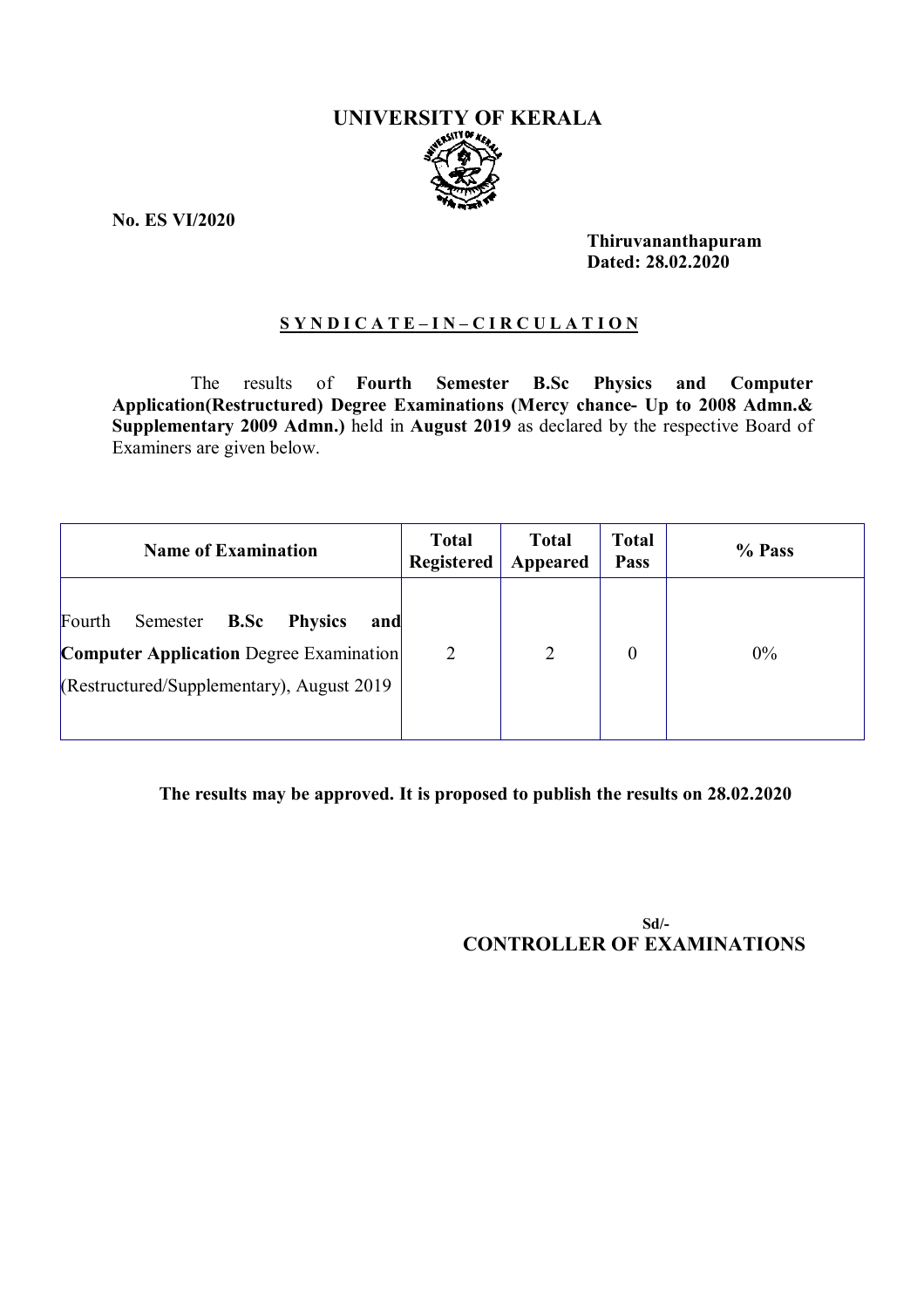# **UNIVERSITY OF KERALA**

#### **NOTIFICATION**

# **FOURTH SEMESTER B.Sc Physics and Computer Application \_ (RESTRUCTURED) DEGREE EXAMINATIONS (MERCY CHANCE- UP TO 2008 ADMN. SUPPLEMENTARY -2009 ADMN) HELD IN AUGUST 2019**

The following is the result of the Fourth SemesterB.Sc Physics and Computer Application(Restructured) Degree Examinations (Mercy chance- Up to 2008 Admn. Supplementary 2009 Admn.) held in August 2019 by the Board of Examiners. The Candidates who wish to get their answer books revalued/scrutinized should send their application in the prescribed form along with required fees so as to reach the Controller of Examinations, University of Kerala on or before **10.03.2020**. Mark lists will not be issued to the candidates who have not remitted the C.V Camp fee of **Rs 200**/-(**Rupees Two Hundred** only)

> Sd/- CONTROLLER OF EXAMINATIONS

University Buildings, Thiruvananthapuram, Dated: 28.02.2020